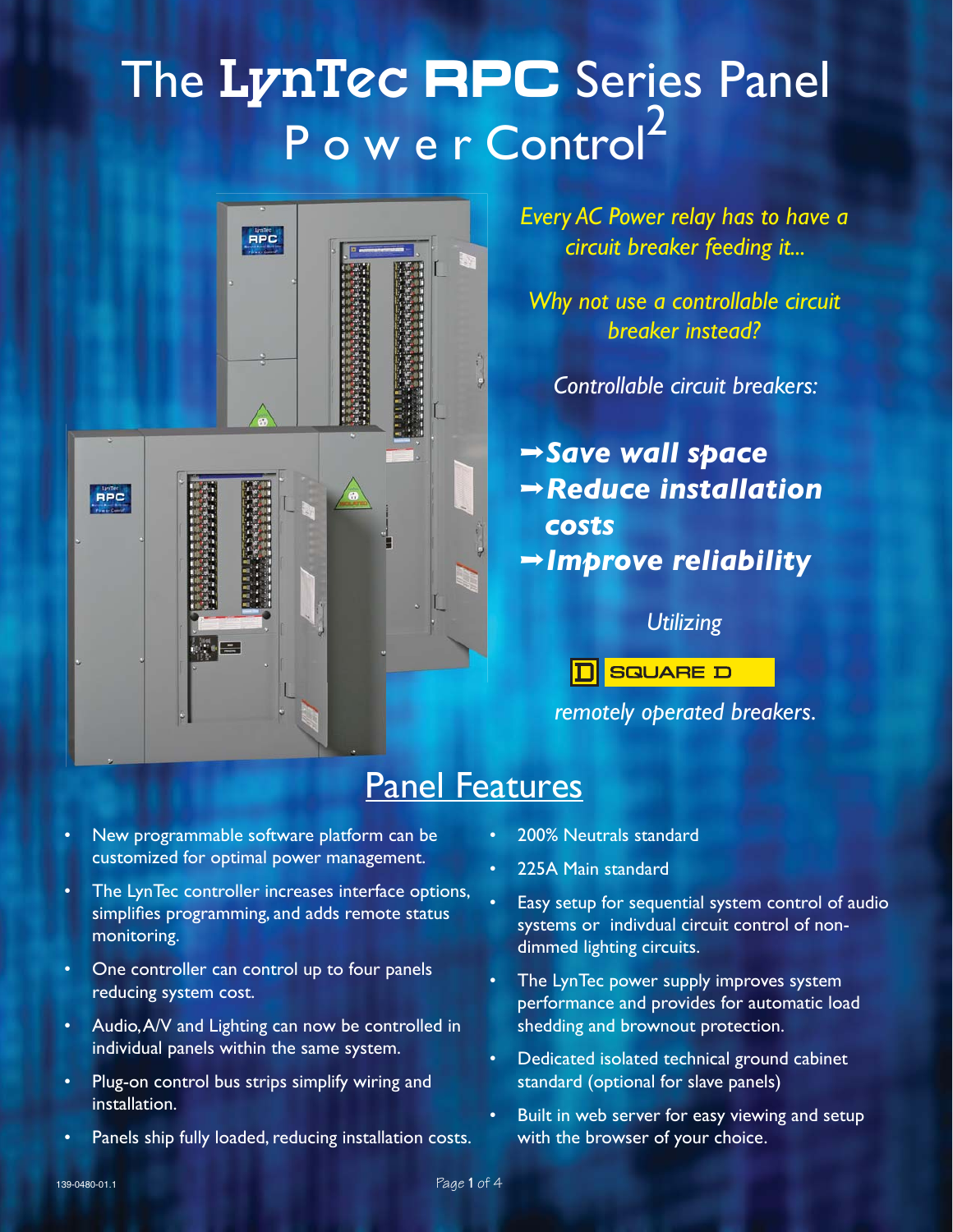# **What a difference a breaker makes!**

# **Utilizing the Super Reliable Square D G3 remotely operated circuit breaker!**

### **The Best in Remote Operation**

**✓** Robust construction and highly effective trip mechanism provide unequaled remote operation capability in terms of electrical ratings and mechanical life.

✓

**POWERLINK®** 

**Rated for** *200,000 Cycles!*

- ✔ Motorized mechanism can open and close the contacts when the circuit breaker handle is in the ON position.
- Contacts cannot be closed remotely when the handle is in the OFF ✓ position or the circuit breaker is tripped.
	- Manual override selector located on the front of the circuit breaker– necessary when emergency power control is required
- Contact status indication the viewing window allows you to see the breaker's status.<sup>1</sup> ✓
- ✔ More robust control and breaker busses allow panels to ship fully loaded, saving installation costs.

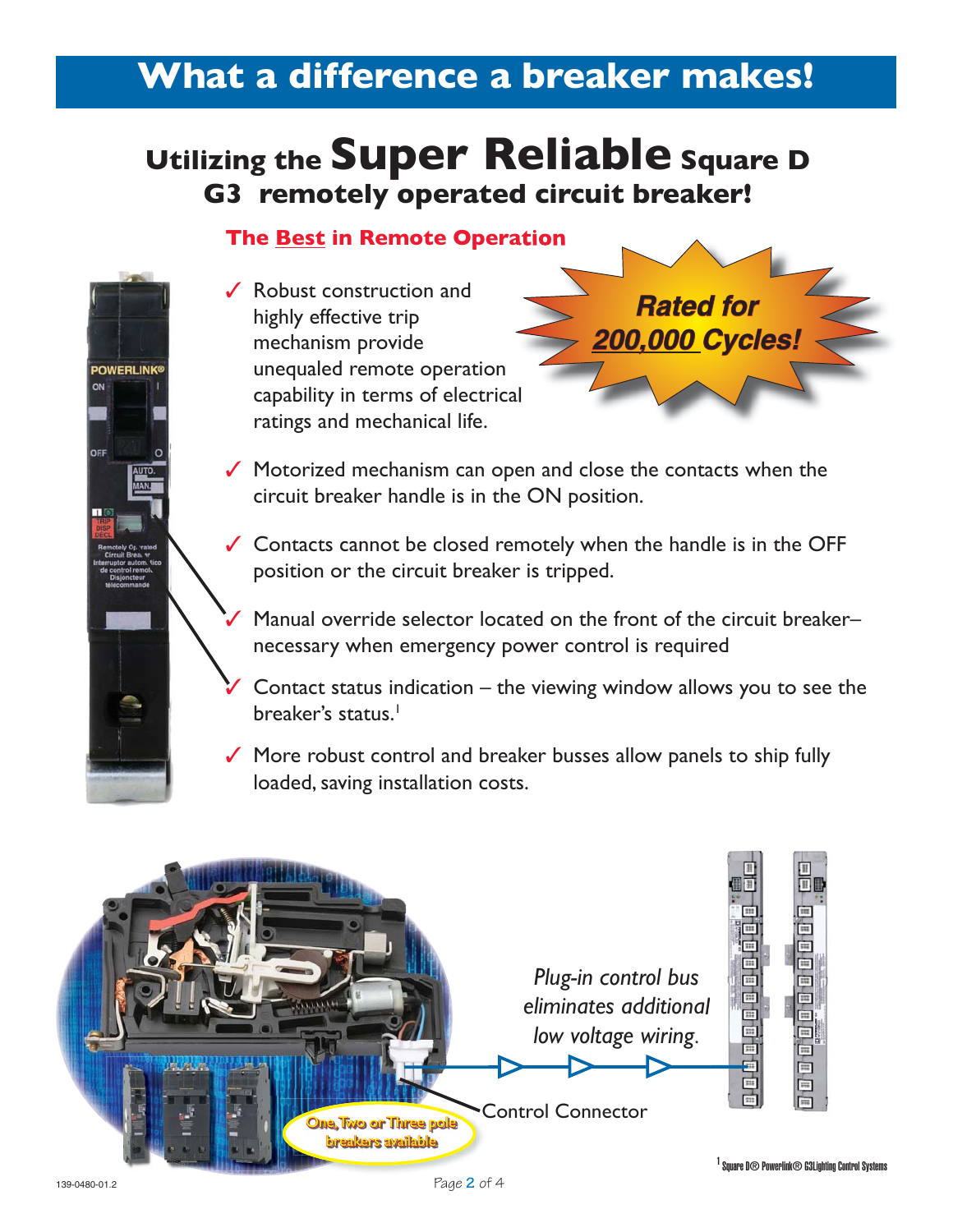# **Software Features**

**LunTon** LynTec in

LynTec

Square D provides the state of the art remote power control platform. Add LynTec's revolutionary controller to the mix and you've got Power Control Squared!

The new LynTec controller comes with a web server

built right in. You can access our web page through any browser to view setup, control and monitor pages.

LynTec's simple color coding system lets you know the status of the breaker: is it controllable, on, off, tripped or in trouble?

The single set-up page provides the simplest and most flexible control that can be delivered. Intuitive point and click commands allow a user to:

- Individually name each breaker for easy reference
- Set up an entire panel sequence for audio system powering
- Establish and populate up to 12 individual breaker groupings or zones for A/V or lighting control.
- Determine whether each zone should be turned on and off sequentially, as a group or if you'd like to add contact closure inputs for additional area control.
- In addition, sequencing delays can be customized between each sequenced step, and timer commands can be set by zone or individual breaker.

On the control page itself, every command selected on the set-up page can be implemented with a single click of your mouse. Or, you can control the panel commands via any controller of your choice provided that it can communicate in TCP/IP, RS-232, or DMX 512 protocols. RS-485 availailble upon request.

One controller can control up to four panels. This allows you to potentially control all your audio, lighting and A/V from one system.